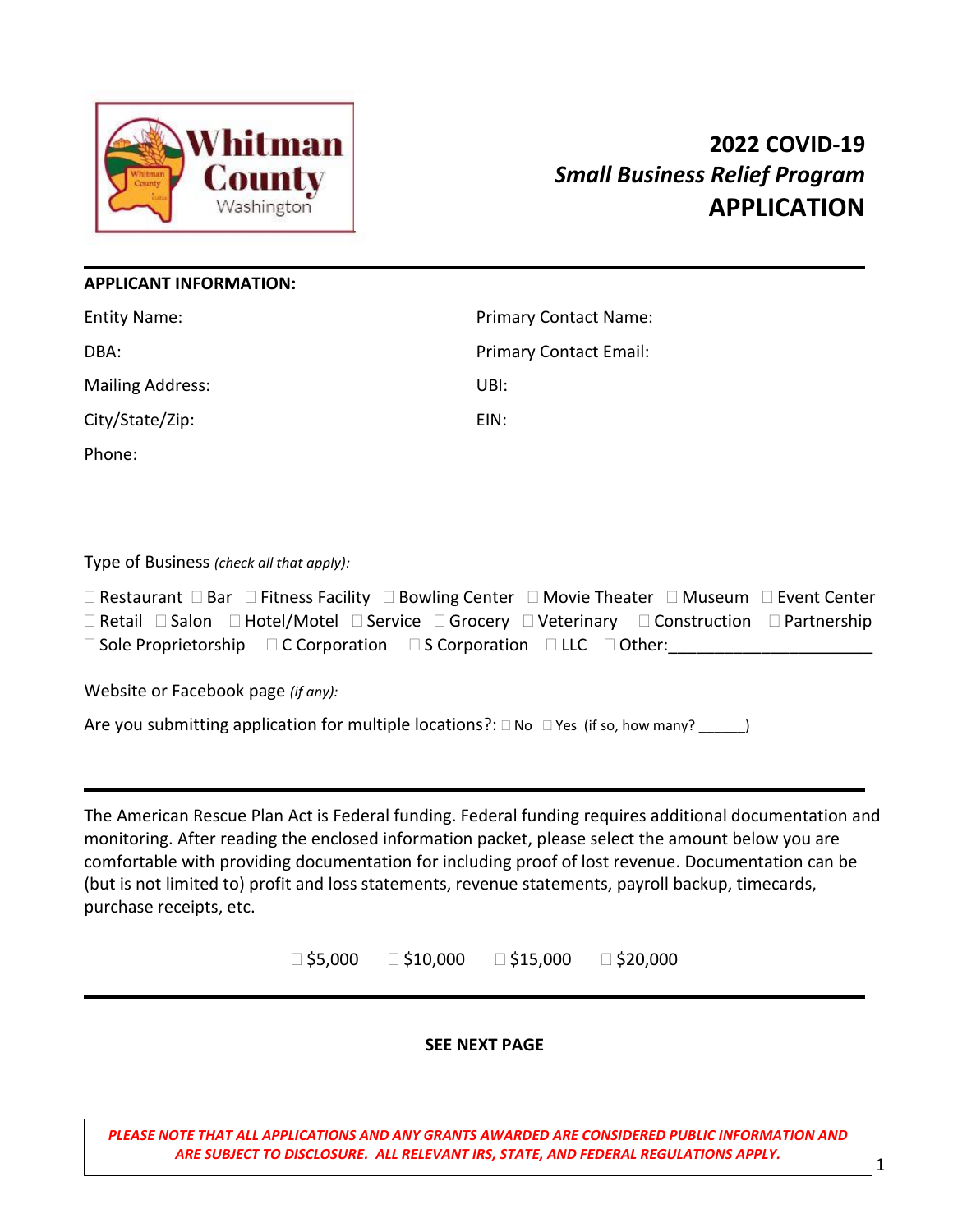1. What has been the impact of COVID-19 on your business in terms of reduced operating revenue (since March 1, 2020) and/or increased operating expense due to COVID restrictions (since March 3, 2021)? How has the business tried to adapt to meet these challenges? What has been the most challenging?

2. What COVID-related public (*PPP funds, other grants, etc.*) or private (*such as business interruption insurance, bank loans, etc.*) support has your business **received or applied for** since March 1, 2020? Please list amount, date, source, and indicate if aid was a loan or a grant.

| Amount<br>Awarded | Date Received<br>(or enter "declined" |                                                         | Loan or |
|-------------------|---------------------------------------|---------------------------------------------------------|---------|
|                   |                                       |                                                         |         |
| or Requested      | or "pending")                         | Name of Entity Providing Funds or Accepting Application | Grant?  |
|                   |                                       |                                                         |         |
|                   |                                       |                                                         |         |
|                   |                                       |                                                         |         |
|                   |                                       |                                                         |         |
|                   |                                       |                                                         |         |
|                   |                                       |                                                         |         |
|                   |                                       |                                                         |         |
|                   |                                       |                                                         |         |
|                   |                                       |                                                         |         |

# **ELIGIBILITY CERTIFICATIONS:**

The authorized representative of the business must certify in good faith to all of the statements below by **initialing next to each one and signing the application**.

- \_\_\_\_\_ The business is currently in good standing with the IRS and the State of Washington and has an active UBI number established prior to January 1, 2021 (if not, please explain in an attachment)
- The business is based in Whitman County and serves Whitman County communities and/or populations
- The business has been negatively impacted by COVID-19 through decreased revenues and/or increased operating expenses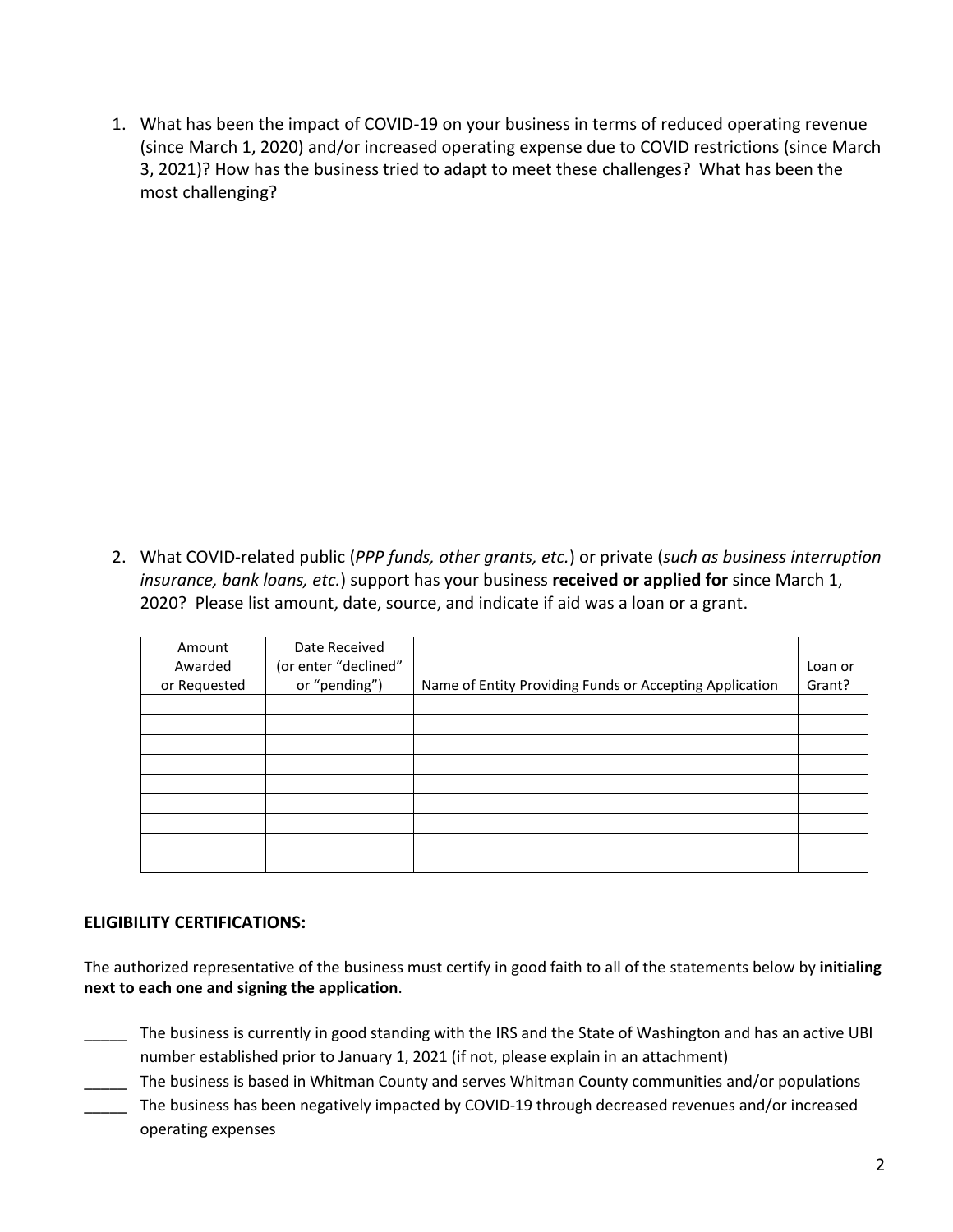- The business was operating and open to the public prior to January 1, 2021
- The business will not use grant funds for any prohibited activities as listed in the general information document
- All prior COVID-19 related aid applied for by the business since March 1, 2020 have been disclosed in this application

## **REQUIRED DOCUMENTATION:**

- 1. Application form
- 2. Completed IRS W-9 Request for Taxpayer Identification Number and Certification Print from website:<https://www.irs.gov/pub/irs-pdf/fw9.pdf>
- 3. Copy of current business license (if you do not have one, please explain in an attachment) Print from website:<https://dor.wa.gov/manage-business/my-dor-help/business-licensing>
- 4. Business Information page from the State of Washington Corporations and Charities Filing System (if applicable) Print from website: [\(https://ccfs.sos.wa.gov/#/Home\)](https://ccfs.sos.wa.gov/#/Home)

# **\*APPLICATIONS MUST BE RECEIVED BY MIDNIGHT ON MARCH 1, 2022\***

| <b>Submit all required documentation</b><br>via email to:                                           | Jessica.Jensema@whitmancounty.net<br>(please type "SBR APPLICATION" in the subject line of the<br>email and attach PDFs of all required documentation). |
|-----------------------------------------------------------------------------------------------------|---------------------------------------------------------------------------------------------------------------------------------------------------------|
| If necessary, you can mail<br>your application, but it MUST be<br><b>RECEIVED by 4pm on March 1</b> | Whitman County Administrative Services Director<br>ATTN: SBR PROGRAM<br>400 N. Main Street<br>Colfax, WA 99111                                          |

\*\*\*IF YOU HAVE QUESTIONS, PLEASE EMAIL THEM TO [Jessica.Jensema@whitmancounty.net](mailto:Jessica.Jensema@whitmancounty.net) or call 509- 397-5241 (leave a message if there is no answer)\*\*\*

*ALL APPLICATIONS AND ANY GRANTS AWARDED ARE CONSIDERED PUBLIC INFORMATION AND ARE SUBJECT TO DISCLOSURE. ALL RELEVANT IRS, STATE, AND FEDERAL REGULATIONS APPLY.*

#### **SEE NEXT PAGE**

*As an authorized representative of the applicant business, I certify the statements and information contained in this application are true and correct to the best of my knowledge (providing false or misleading information will cause revocation and full repayment of funds awarded):*